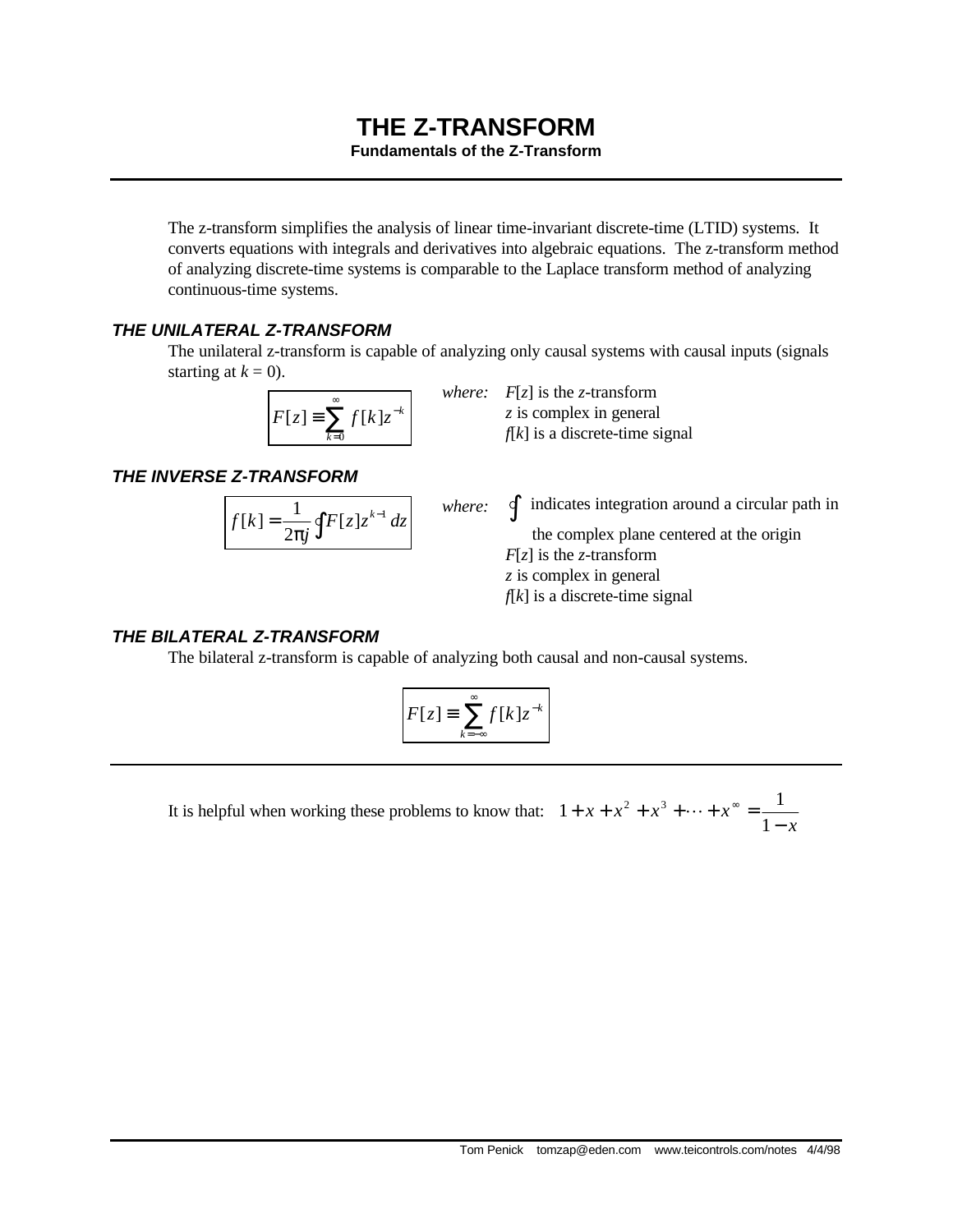*A TABLE OF Z-TRANSFORMS*

|                 | f[k]                                                              | F[z]                                                                                                           |
|-----------------|-------------------------------------------------------------------|----------------------------------------------------------------------------------------------------------------|
| 1               | $\delta[k-j]$                                                     | $z^{-j}$                                                                                                       |
| $\overline{c}$  | u[k]                                                              | $\frac{z}{z-1}$                                                                                                |
| 3               | ku[k]                                                             | $\frac{z}{(z-1)^2}$                                                                                            |
| $\overline{4}$  | $k^2u[k]$                                                         | $\frac{z(z+1)}{(z-1)^3}$                                                                                       |
| 5               | $k^3u[k]$                                                         | $\frac{z(z^2+4x+1)}{(z-1)^4}$                                                                                  |
| 6               | $\gamma^{k-1}u[k-1]$                                              | $\frac{1}{z-\gamma}$                                                                                           |
| 7               | $\gamma^k u[k]$                                                   | $rac{z}{z-\gamma}$                                                                                             |
| 8               | $k\gamma^k u[k]$                                                  | $\frac{\gamma z}{(z-\gamma)^2}$                                                                                |
| 9               | $k^2\gamma^k u[k]$                                                | $\frac{\gamma z(z+\gamma)}{(z-\gamma)^3}$                                                                      |
| 10              | $\frac{k(k-1)(k-2)\cdots(k-m+1)}{\gamma^m m!}\gamma^k u[k]$       | $\frac{z}{(z-\gamma)^{m+1}}$                                                                                   |
| 11a             | $ \gamma ^k \cos \beta k u[k]$                                    | $\frac{z(z- \gamma \cos\beta)}{z^2-(2 \gamma \cos\beta)z+ \gamma ^2}$                                          |
| 11b             | $ \gamma ^{k}$ sin $\beta k u[k]$                                 | $\frac{z \gamma \sin\beta}{z^2 - (2 \gamma \cos\beta)z +  \gamma ^2}$                                          |
| 12a             | $r \gamma ^k \cos(\beta k + \theta)u[k]$                          | $rz[z\cos\theta -  \gamma \cos(\beta - \theta)]$<br>$z^2 - (2 \gamma  \cos \beta)z +  \gamma ^2$               |
| 12 <sub>b</sub> | $r \gamma ^k \cos(\beta k + \theta)u[k]$                          | $\frac{(0.5re^{j\theta})z}{z-\gamma}+\frac{(0.5re^{-j\theta})z}{z-\gamma^*}, \qquad \gamma= \gamma e^{j\beta}$ |
| 12c             | $ r \gamma ^k \cos(\beta k + \theta)u[k]$                         | $\frac{z(Az+B)}{z^2+2az+ y ^2}$                                                                                |
|                 | $r = \sqrt{\frac{A^2  \gamma ^2 + B^2 - 2AaB}{ \gamma ^2 - a^2}}$ | $\beta = \cos^{-1} \frac{-a}{ \gamma },$<br>$\theta = \tan^{-1} \frac{Aa - B}{A\sqrt{ \gamma  - a^2}}$         |